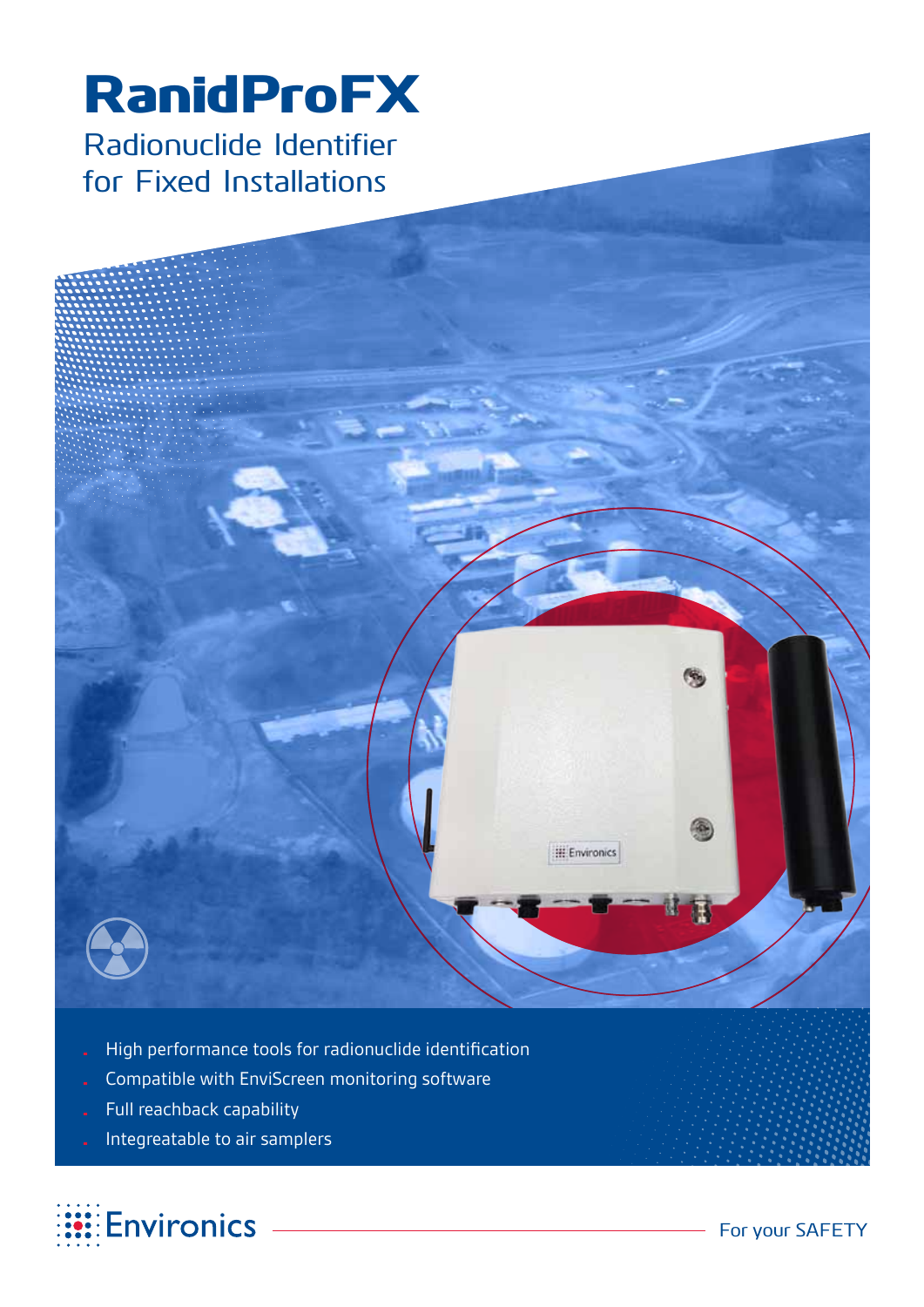# RanidProFX Fixed Radionuclide Identifier



RanidProFX ensures reliability through the sophisticated identification algorithms and reachback capability.

Every day a huge amount of nuclear material is handled in the nuclear power plants, industry, hospitals, medical science and so on. Opportunities for the material to become misplaced, stolen or a container to leak because of an accident are numerous. In the worst scenarious huge radioactive fallout due to power plant accident can face any geographical area. On the other hand natural background radiaton varies due to environmental issues. Handling of these threats and separating natural background variation from change in radiation level caused by unnatural radioactive sources poses high demands for reliable radiological monitoring.

## **Key features**

- • High sensitivity
- Highly sophisticated detection algorithms
- Very low false alarm rate
- Automatic energy stabilization  $-$  valid data available every time
- • Full reach back capability
- Easy to install and replace
- Easy to use expert tool

### **APPLICATIONS**

- • Portal applications (e.g. entry control)
- • Radiological safety of industrial sites (e.g. steel mill industry)
- • Radiological safety of harbors and railways
- Customs, border control and law enforcement
- Monitoring of mass events and high security meetings
- Environmental monitoring (e.g. borders of large geographical areas)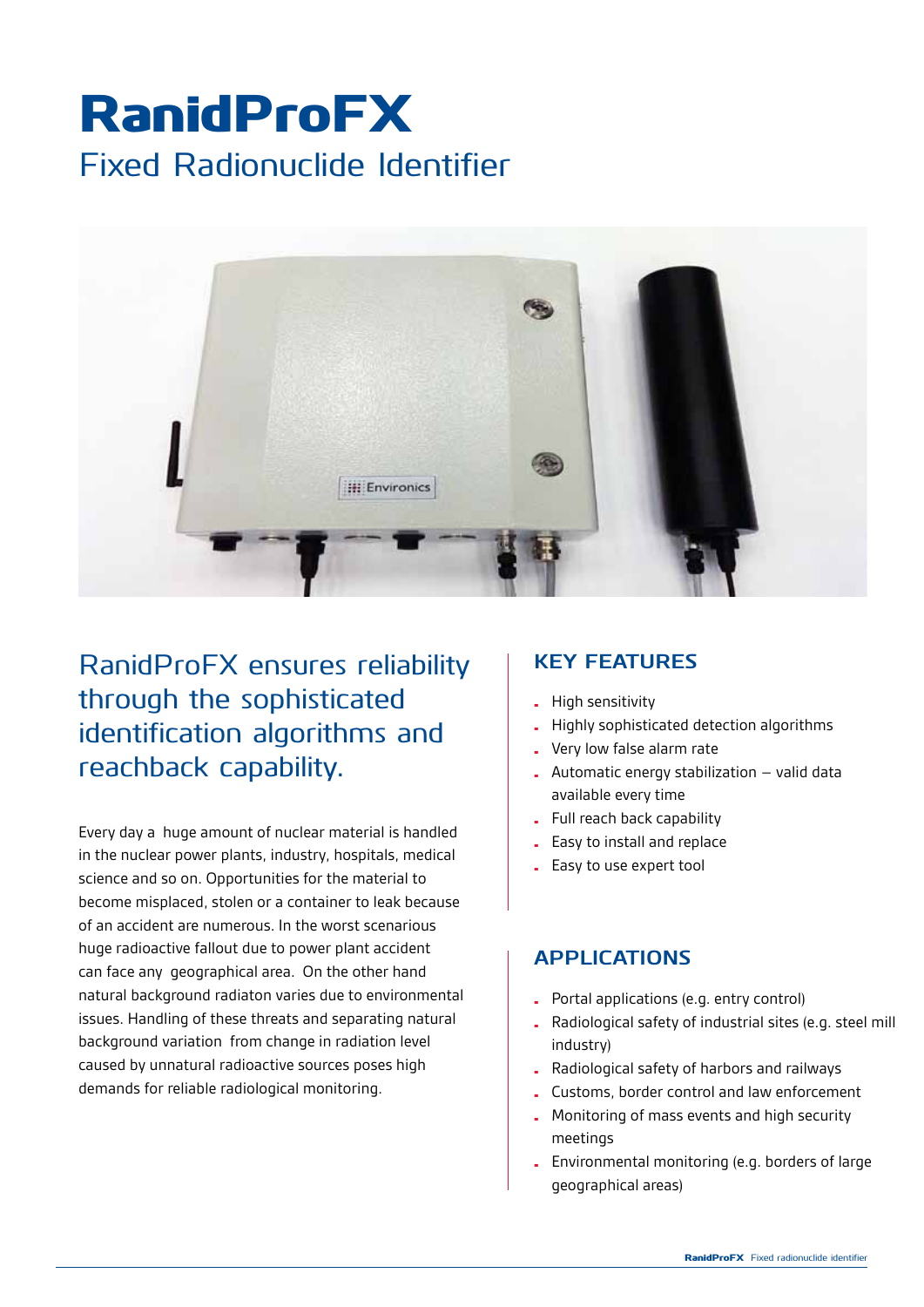#### **Bringing Expertise to the Field**

The performance of current radiation analyzers is varied at best and using them require thorough training, expertise and understanding on the matter. The Environics RanidProFX has been designed to provide every user with this information. The device measures, detects and identifies the source of radiation and gives the user clear and simple information from the results.

#### **Reliable Data – Extremely Low False Alarm Rate**

The RanidProFX implements unique automatic energy stabilization routines, meaning that the detector is able to conduct continuous spectroscopic measurements and analysis.

### **Comprehensive Full Spectrum Database**

The RanidProFX offers a comprehensive radionuclide database for reference. All measured data can be compared to the known spectrums for very specific analysis.

#### **Full Reachback Capability**

The RanidProFX includes wired Ethernet-connection (RJ45), and optionally it supports all commonly used wireless data transfer methods. This enables constant contact with the control centers, where experts can process the measurements for more in-depth analysis. This kind of reachback capability ensures rapid verification of the threat and enables providing immediate instructions for countermeasures.